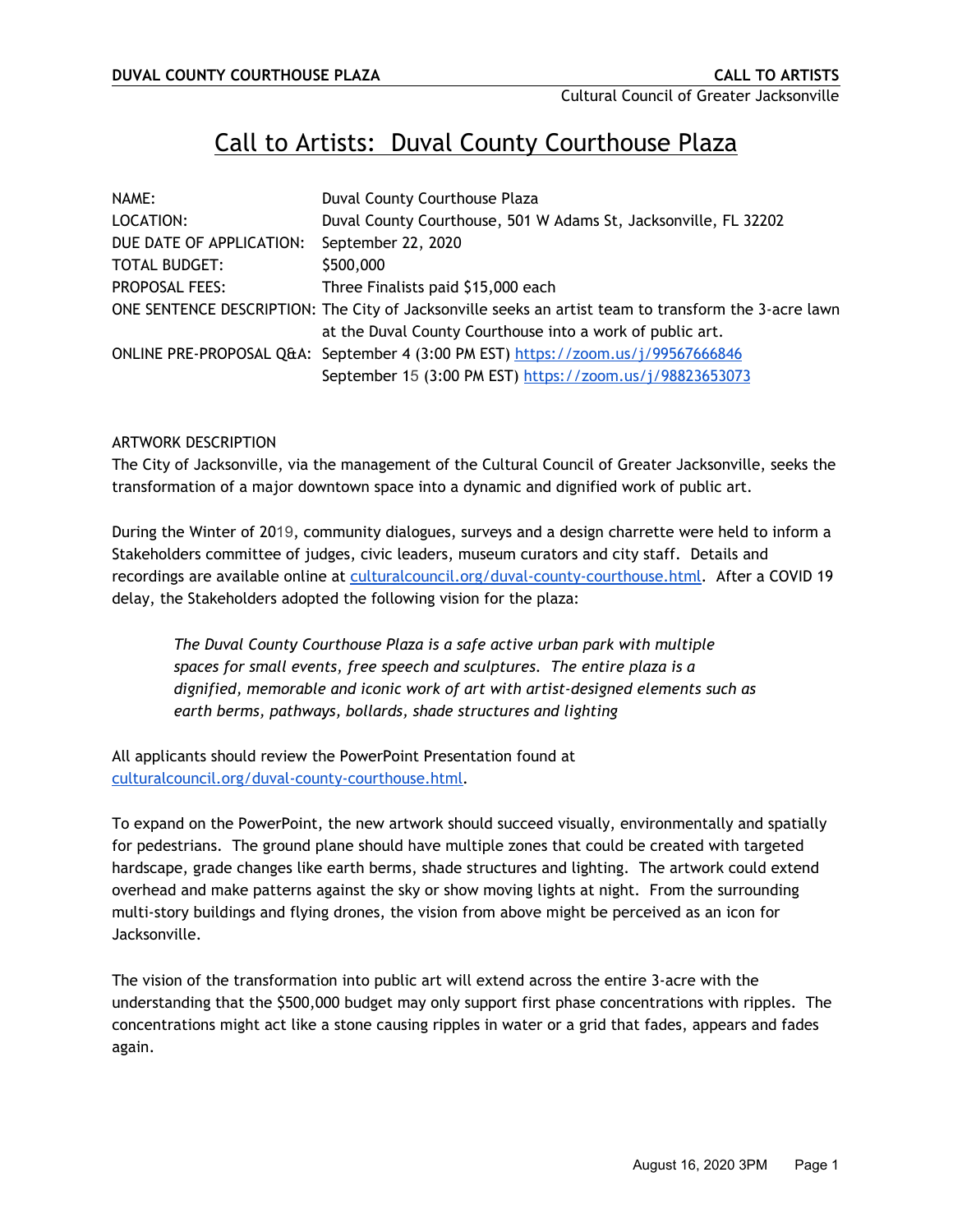The artwork will include a special requirement to make spaces for possible sculptures by others and for the installation of the Law and Liberty relief sculpture. One sculpture for consideration during the design dialogues will be the memorial to Duval County lynching victims from the Peace and Justice monument in Montgomery, Alabama.

# FINALIST DESIGN COMPETITION

For the final design phase, the lead artists will assemble a professional team and prepare a schematic design proposal with sufficient detail to move directly into construction documents after a brief design development phase. The artist will develop a vision for the use of \$500,000 and a future phase to expand the implementation.

The finalists are challenged to satisfy the Stakeholders's requirements for the civic space in front of a courthouse. As a result of the security for the nearly 1,000,000 annual visitors and a limited maintenance budget, the following restrictions and opportunities are imposed.

- *No New Trees*
- *Reserved Right of Way (ROW) for a potential future Monroe Street*
- *No Water Features*
- *No Long-term Seating*
- *Easily Maintained by Lawn Mower, Leaf Blowing & Pressure Washing*

During the late fall and winter, the Public Art staff will coordinate a number of Zoom meetings between finalists and key stakeholders to better understand the goals and needs of the project. Other meetings will be scheduled with staff from Public Works, Sheriff and Parks for recommendations and feedback on the design for construction, operation and long-term maintenance. Recordings of the Zoom meetings will be available and any key decisions will be distributed to all.

Any finalist may request that the Cultural Council coordinate dialogues with community members. If the Cultural Council sets up the special dialogue, then all teams will be invited. Any finalist is free to coordinate their own community or individual discussions.

Given the scale and post-modern design of the Duval County Courthouse, we recommend that the lead artists travel to Jacksonville during the final design phase, but the visit is not mandatory.

The design proposal must include the following.

- 1. Renderings and other digital drawings to fully present a \$500,000 design and a future second phase to the Artist Selection Panel and general public. The digital drawings should be formatted for posting online and for printing and display in public settings
- 2. A detailed site plan and elevations sufficient to move into construction documents after a brief design development phase.
- 3. A description of maintenance including extra costs created by the design such as electrical supply and ongoing equipment replacement.
- 4. A full team to complete the project including any required licensed Florida professionals and fabricators. Résumés or company brochures should be included with relevant experience. The team may include a general contractor or a proposal to bid the work.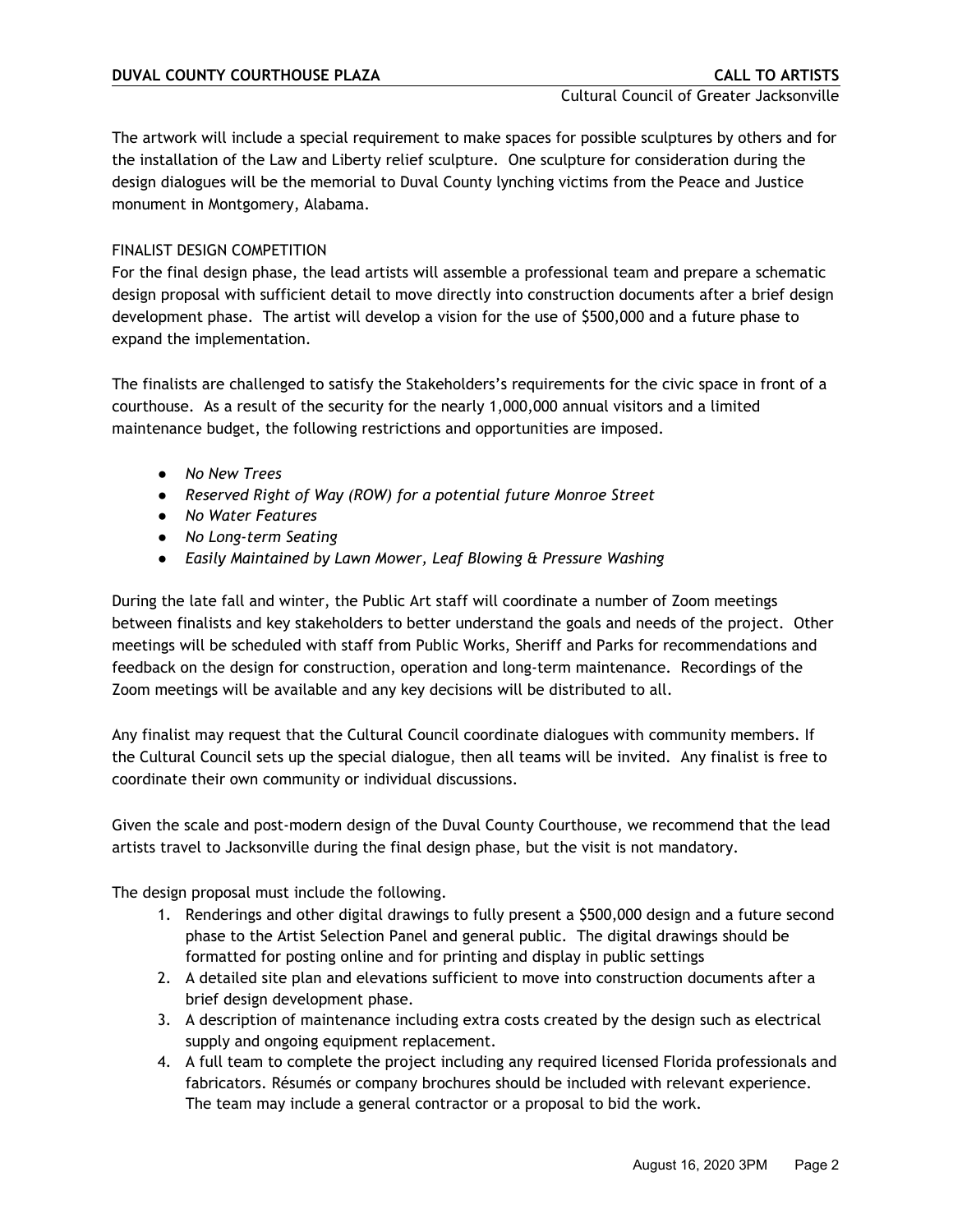- 5. Full detailed budget for the \$500,000 and a schematic budget for a future second phase.
- 6. Images of past artworks that relate to the proposal.

## Assistant Artists in Jacksonville

Any finalist, including finalists from Jacksonville, may request an assistant on the ground in the City. The role of the assistant artist will be a determination of the finalist. They could function as researchers, coordinators or full members of the team. The Cultural Council will provide a list of qualified NE Florida artists and will pay the assistant artist independently.

## Technical Review

Prior to completing the proposal, each team will have the opportunity to have the preliminary version of the design reviewed by a technical team in Jacksonville. The review will serve to catch any issues. These online meetings will be individual and not broadcast online.

# EVALUATION OF THE SUBMITTED DESIGN PROPOSALS

To inform the Art Selection Panel (ASP), the public art staff will coordinate a series of methods to receive feedback on the proposals including website posting, social media, email distribution and display at City Hall and the Courthouse.

After the selection of the finalists, the ASP will issue final criteria beyond the Call to Artists and Stakeholders' PowerPoint.

# Presentation of the Finalist Designs

Each finalist will make a presentation to the Art Selection Panel that will be broadcast live via Zoom and Facebook and in recording on Facebook. The ASP will be able to ask questions and the general public can submit comments via the chat function. If a minor issue surfaces, each finalist will be permitted to modify the proposal prior to selection.

#### ASP Selection Meeting

A single meeting of the ASP will be held to select the artist and proposal that will be broadcast via Zoom. The Cultural Council staff will coordinate the review of the proposals. The lead artist should be available to answer questions if asked, but not make any presentation.

#### ARTIST SERVICES

The following activities may be required: Community Engagement Proposal Development and Public Presentation Construction Documents and Permitting Construction, Fabrication and Installation Photographic Documentation

#### ANTICIPATED ART PROJECT SCHEDULE

Pre-proposal online Q&A with Public Art staff: September 4 and September 15 2020 Artist Selection: October 2020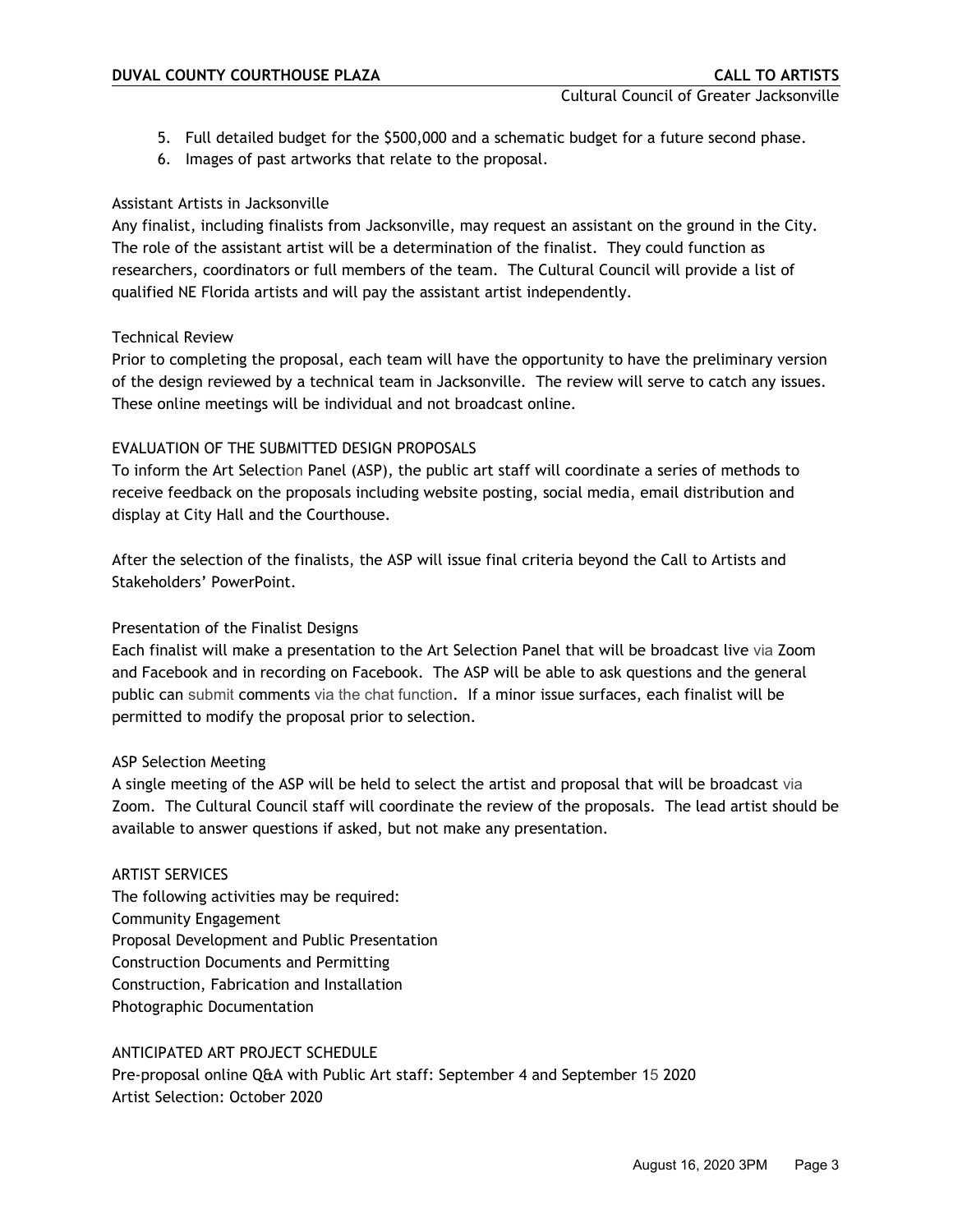Cultural Council of Greater Jacksonville

Community Engagement and Site Visits\*: November 2020-March 2021 Design Proposals Due: March 2021 Public Presentations: March / April 2021 Design Selection and Contract Award: April / May 2021 Completion: June 2022 Note \* In person site visits are not mandatory. Most meetings will occur via Zoom.

#### ART PROJECT BUDGET

Design Phase

The total budget for the three finalists will be \$15,000 each. The budget includes all artist fees, other team members fees, presentation materials, travel and shipping if required.

## Implementation Phase

The total budget established for the project is \$500,000. The budget includes all costs to the artist team including art fees, professional fees, construction documents, fabrication, insurance, site construction, shipping, travel, installation, photography, etc. All construction documents must be signed by Florida licensed professionals.

## Insurance

During the Design Phase, the finalist must submit a certificate of additional insured for the City of Jacksonville and the Cultural Council for Commercial General Liability at \$1,000,000 per instance / \$2,000,000 aggregate. Proof of Workers compensation will be required for businesses with owners and employees totalling four or more. During the implementation phase, certificates of additional insured will be required for liability, automobile, professional liability and pollution insurances and proof of workers compensation. If a construction contract exceeds \$200,000, then a performance bond is required.

# PARTNER AGENCY(S)

Duval County Courthouse: Judicial System and Jacksonville Sheriff's Office Department of Public Works

#### SITE DESCRIPTION

The three-acre lawn in front of the County Courthouse is bordered with the Courthouse to the north, Adams street to the south, N Pearl Street to the East and Broad Street to the West. The future seven story office building for the City's electrical authority JEA on the eastside of N Pearl St. and a City parking garage to the south of Adams St. The western area has surface parking and grass covered lots without any current development plans, except for Below Deck's Captain Sandy Yawn's new restaurant and bar in a historic firehouse.

Duval County Courthouse holds typical courthouse functions including judicial proceeding, marriage license, property deeds, etc. plus a substantial detention facility for people awaiting trial.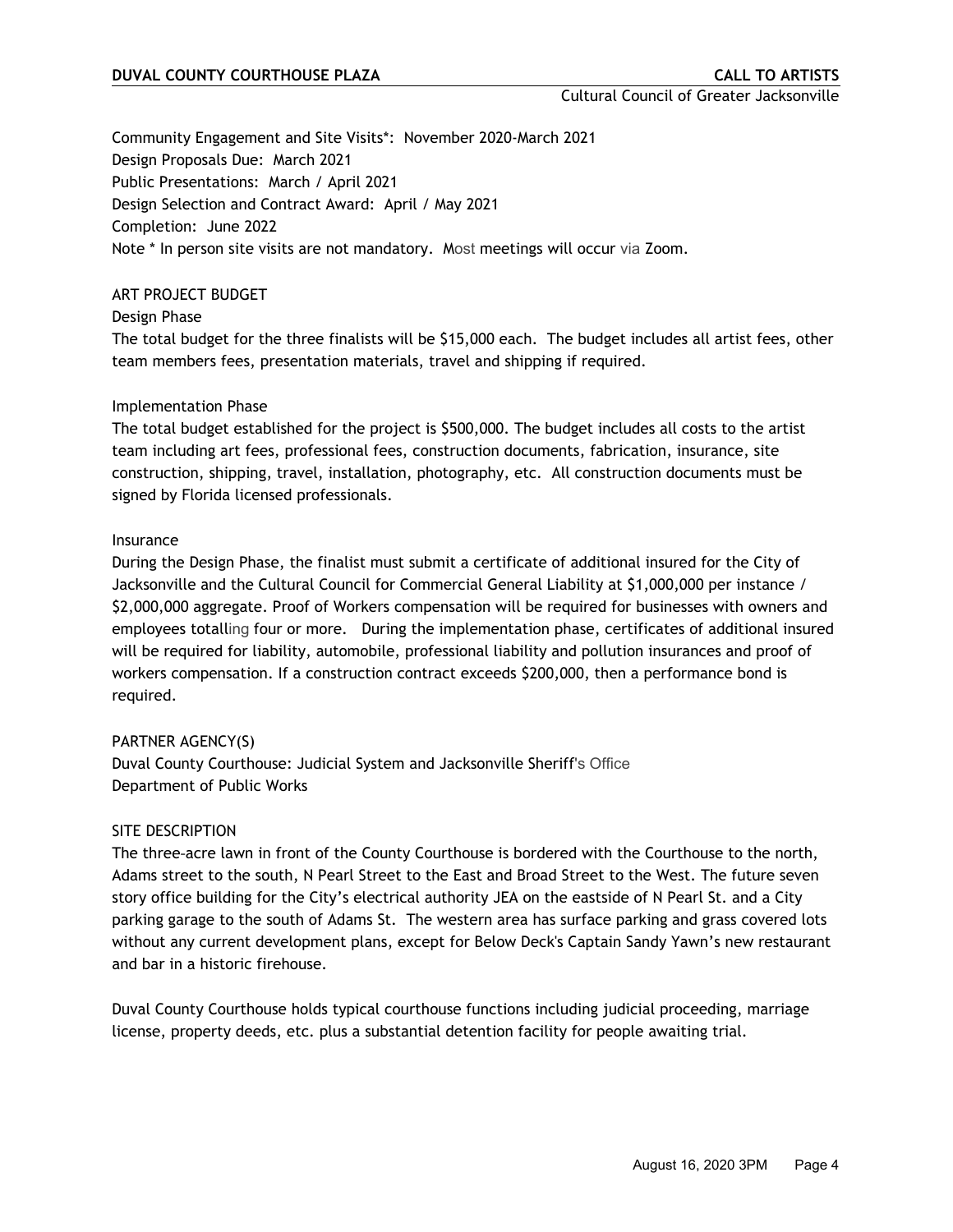The plaza is located between the heart of downtown Jacksonville at James Weldon Johnson Park (formerly Hemming Park) and the historic African American neighborhood called LaVilla. A few blocks to the south is the St Johns River with the Performing Arts Center and Riverwalk.

Due to 20<sup>th</sup> Century cultural changes and city actions, most of LaVilla has been demolished. Broad Street on the western edge of the plaza bordered the African American business district during segregation.

Today, artist and landscape architect Walter Hood from Oakland, California is completing a design for a national site honoring *Lift Ev'ry Voice and Sin*g poem/song written in LaVilla. Hood's designs include a walking trail of LaVilla history along Broad Street.

Dynamic leadership of the Downtown Development Authority (DIA) and the Downtown Vision Inc. (DVI) are moving quickly to enhance the economic and social success of downtown Jacksonville. The DIA plans to hire a firm to examine and potentially design the change of Adams Street in front of the Courthouse from one way west to a two way street.

Since the completion of the courthouse, the plaza has been a frequent location for gatherings, rallies or protests regarding issues facing the criminal justice system and other concerns of Jacksonville citizens. In 2020, Jacksonville protest events stemming from the death of George Floyd have begun or ended in the courthouse lawn.

# APPLICATION PROCESS

The application process is managed by the Public Art staff of the Cultural Council of Greater Jacksonville. The Art in Public Places Committee (APPC) of the City of Jacksonville appoints the Artist Selection Panel (ASP). The ASP is responsible for the selection of the artist(s) and the approval of the artwork proposal(s).

# WHO IS THE APPLICANT: LEAD ARTIST

For the selection of the three finalists to create proposals, only the lead artist or artist partnership will be evaluated. During the design phase, the lead artist must submit a full team of engineers, landscape architects, contractors, fabricators, etc. The full team qualifications will be evaluated with the design proposal.

# ARTIST ELIGIBILITY

- Lead artist with successful experience creating artwork across landscapes, plazas or similar sites.
- No geographic limits but total travel costs will be limited in the final contract.
- The lead artist can be any relevant profession visual artist, architect, landscape architect, engineer - but must be recognized for the artistic excellence of their professional work.
- The project is open to artists 21 years and older, who are not a student in a formal degree program, and who have been practicing artists for more than three years.
- Artists are INELIGIBLE that are immediate family members or business partners of the members of the Cultural Council of Greater Jacksonville, APPC or ASP.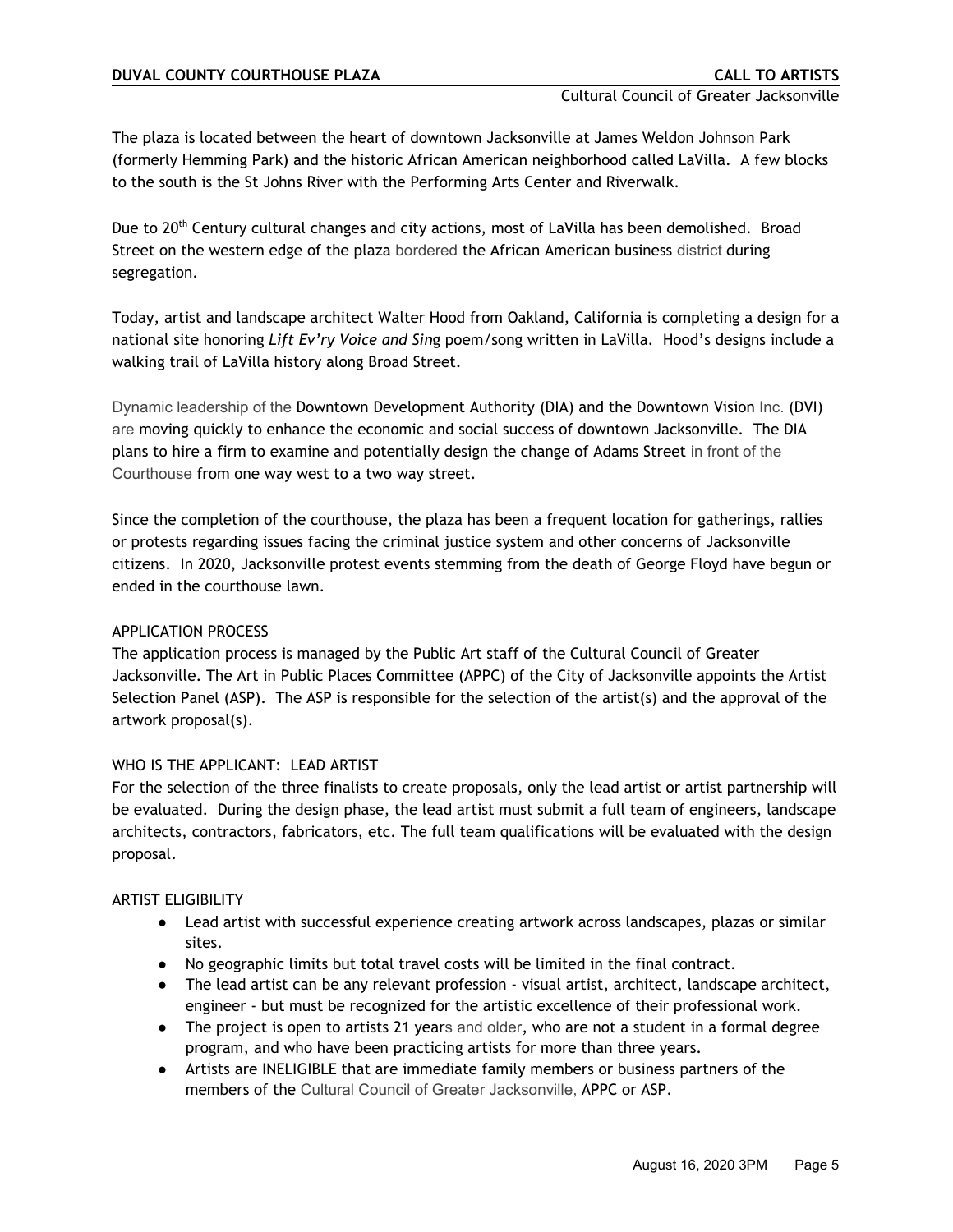## ARTIST SELECTION CRITERIA

The Artist Selection Panel is a culturally diverse group with judges, curators, civic leaders, landscape architects and others and shall consider the following criteria:

- Required experience necessary for the project
- Successful completion of past works of public art or landscape that are appropriate to its physical site and communities, that demonstrate exceptional technical skills and that satisfy the best standards for contemporary works of art and design.
- Successful completion of past works created in collaboration with governmental agencies such as public works, parks, courts or development services.
- The appropriateness of past work to the site and community in Jacksonville
- The ability to engage with the community and respond artistically to the community needs, identity and aspirations.

## APPLICATION REQUIREMENTS

The information and documentation below must be submitted through CaFÉ before the written deadline.

- 1. Statement: A brief summary of your experience related to similar projects, coordinating professional design teams and working for governments.
- 2. Via the CAFE system, you must answer the following questions affirmatively.
	- a. I am available to visit Jacksonville in person and complete the design as per the project schedule during 2020-21.
	- b. I am 21 years or older, not a student in a formal degree program and have been creating and installing public art for more than three years.
	- c. I have or will acquire the required coverages for additional insured certificates for commercial general liability insurance during the design phase.
- 3. Resume: A current and professional resume, emphasizing public art experience and public commissions (if any). On key public art projects, please note engaged government agencies.
- 4. Images: The artist will upload a minimum of five completed projects in 20 images and 2 videos. The videos are limited to 120 seconds each.

DEADLINE: UPLOADED BY 11:59 PM, MST, September 22, 2020

COMPLETE THE APPLICATION AT: CaFE: <https://www.callforentry.org/>

QUESTIONS: Contact: Hilda Ettedgui, Project Manager Phone: (904) 358-3600 x 13 E-mail: [Hilda@culturalcouncil.org](mailto:Hilda@culturalcouncil.org) ONLINE PRE-PROPOSAL Q&A: September 4 (3:00 PM EST) <https://zoom.us/j/99567666846> September 15 (3:00 PM EST) <https://zoom.us/j/98823653073>